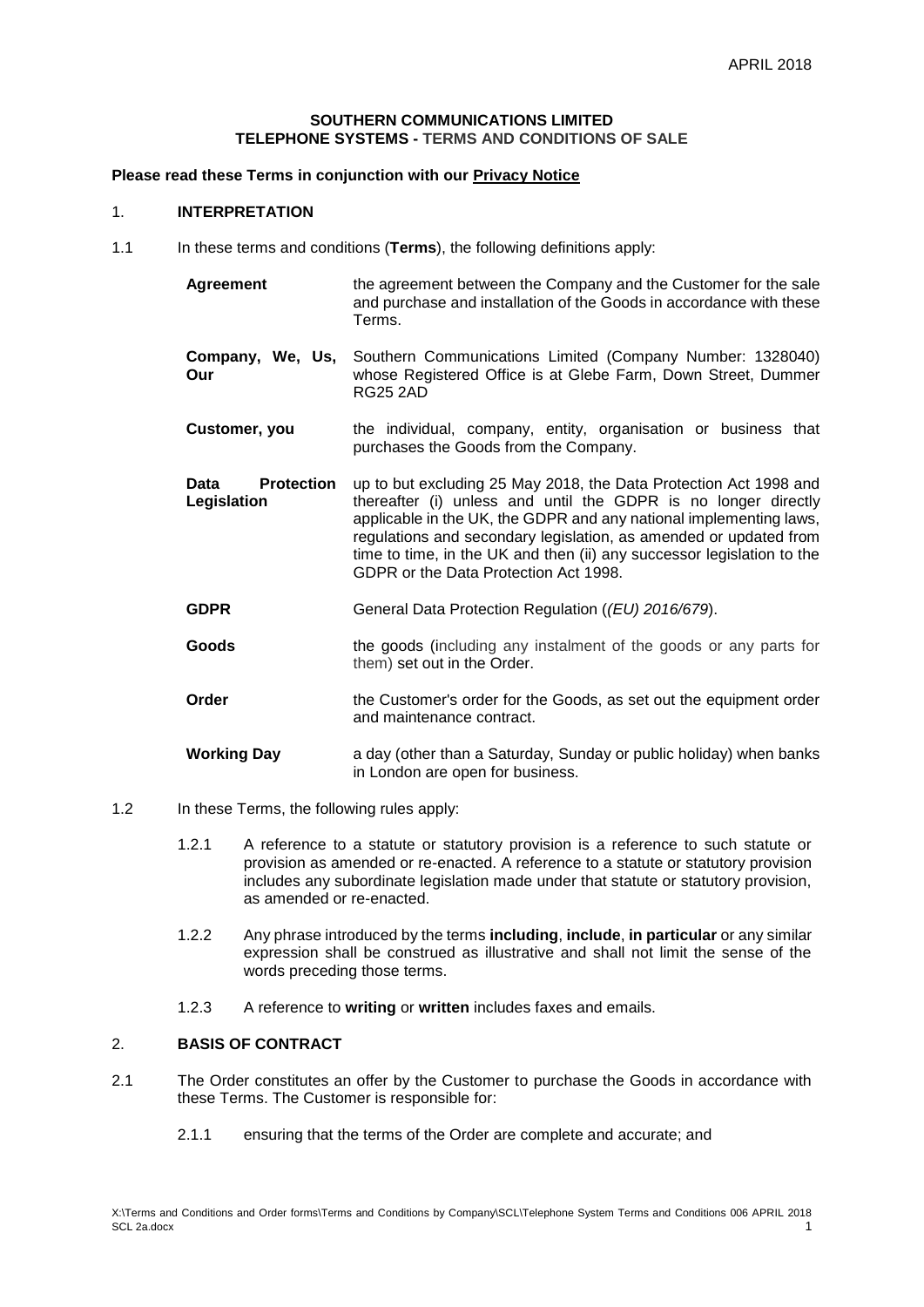- 2.1.2 supplying the equipment set out in any the specification for the equipment that is required to enable the software to run, including servers and PCs (the **Specification**).
- 2.2 The Order shall only be deemed to be accepted when the Company issues a written acceptance of the Order, at which point the Agreement shall come into existence.
- 2.3 We may accept or reject an Order at Our sole discretion.
- 2.4 Once an Order has been accepted by the Company, the Customer may not cancel the Order.
- 2.5 The Agreement constitutes the entire agreement between the parties. The Customer acknowledges that it has not relied on any statement, promise, representation, assurance or warranty made or given by or on behalf of the Company which is not set out in the Agreement.
- 2.6 These Terms apply to the Agreement to the exclusion of any other terms that the Customer seeks to impose or incorporate, or which are implied by trade, custom, practice or course of dealing.
- 2.7 Any samples, drawings, descriptive matter, or advertising produced by the Company are produced for the sole purpose of giving an approximate idea of the Goods described in them. They shall not form part of the Agreement or have any contractual force.
- 2.8 Any quotation given by Us shall not constitute an offer, and is only valid for a period of 30 days from its date of issue.

# 3. **GOODS**

- 3.1 The Goods are described in the equipment order and maintenance contract.
- 3.2 The Company reserves the right to amend the Specification of the Goods if required by any applicable statutory or regulatory requirements.

# 4. **DELIVERY**

- 4.1 Delivery of the Goods shall be made by the Company delivering the Goods to and installing the Goods at the site(s) of the Customer specified in the Order at which the Goods are to be delivered and installed (**Installation Address**).
- 4.2 Delivery of the Goods shall be completed on installation of the Goods at the Installation Address.
- 4.3 Any dates quoted for delivery are approximate only, and the time of delivery is not of the essence. We shall not be liable for any delay in delivery of the Goods that is caused by a Force Majeure Event or the Customer's failure to provide the Company with adequate delivery instructions or any other instructions that are relevant to the supply of the Goods.
- 4.4 We may deliver the Goods by instalments. Each instalment shall constitute a separate Agreement. Any delay in delivery or defect in an instalment shall not entitle the Customer to cancel any other instalment.
- 4.5 The Customer shall be solely responsible for and where applicable shall ensure that at the date of delivery:
	- 4.5.1 an adequate mains electricity supply with appropriate earth is provided at the Installation Address; and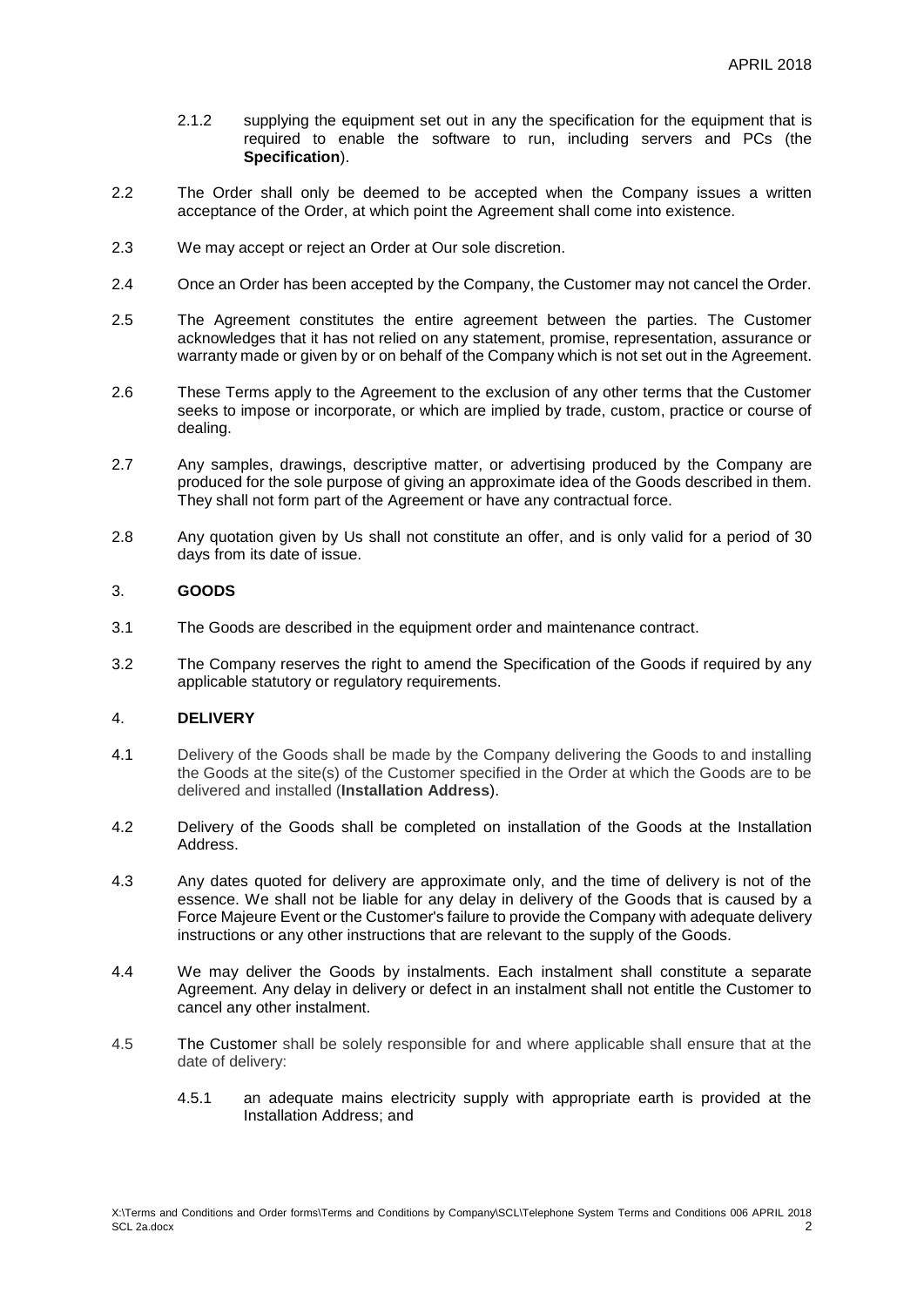4.5.2 all equipment which causes or is likely to cause interference to the Goods or to the use and operation of the Goods is adequately suppressed, screened or otherwise maintained so as to prevent such interference.

#### <span id="page-2-3"></span>5. **QUALITY**

- <span id="page-2-1"></span>5.1 The Company warrants that on delivery, and for a period of 12 months from the date of delivery (**Warranty Period**), the Goods shall:
	- 5.1.1 conform in all material respects with their description; and
	- 5.1.2 be free from material defects in design, material and workmanship.
- <span id="page-2-2"></span>5.2 Subject to Clause [5.3,](#page-2-0) if:
	- 5.2.1 the Customer gives notice in writing to the Company during the Warranty Period within a reasonable time of discovery that some or all of the Goods do not comply with the warranty set out in Clause [5.1;](#page-2-1) and
	- 5.2.2 the Company is given a reasonable opportunity of examining such Goods; and
	- 5.2.3 the Customer (if asked to do so by the Company) returns such Goods to the Company's place of business at the Customer's cost,

We shall, at Our option, repair or replace the defective Goods, or refund the price of the defective Goods in full.

- <span id="page-2-0"></span>5.3 We shall not be liable for Goods' failure to comply with the warranty set out in Clause [5.1](#page-2-1) in any of the following events:
	- 5.3.1 the Customer makes any further use of such Goods after giving notice in accordance with Clause [5.2;](#page-2-2)
	- 5.3.2 the defect arises because the Customer failed to follow the Company's oral or written instructions as to the storage, commissioning, use and maintenance of the Goods or (if there are none) good trade practice regarding the same;
	- 5.3.3 the defect arises as a result of relocation or installation of the Goods by any person other than the Company or a person acting under the Company's instructions;
	- 5.3.4 the defect arises as a result of the Company following any drawing, design or due to the equipment supplied by the Customer;
	- 5.3.5 the Customer alters or repairs such Goods without the written consent of the Company;
	- 5.3.6 the defect arises as a result of fair wear and tear, wilful damage, negligence, or abnormal storage or working conditions;
	- 5.3.7 the Goods differ from the equipment order and maintenance contract as a result of changes made to ensure they comply with applicable statutory or regulatory requirements;
	- 5.3.8 the Customer is in breach of any of the provisions in Clause 4.5;
- 5.4 The warranty set out in Clause 5.1 shall not apply to parts, materials, equipment, or software not provided by the Company.
- 5.5 We shall not be liable for: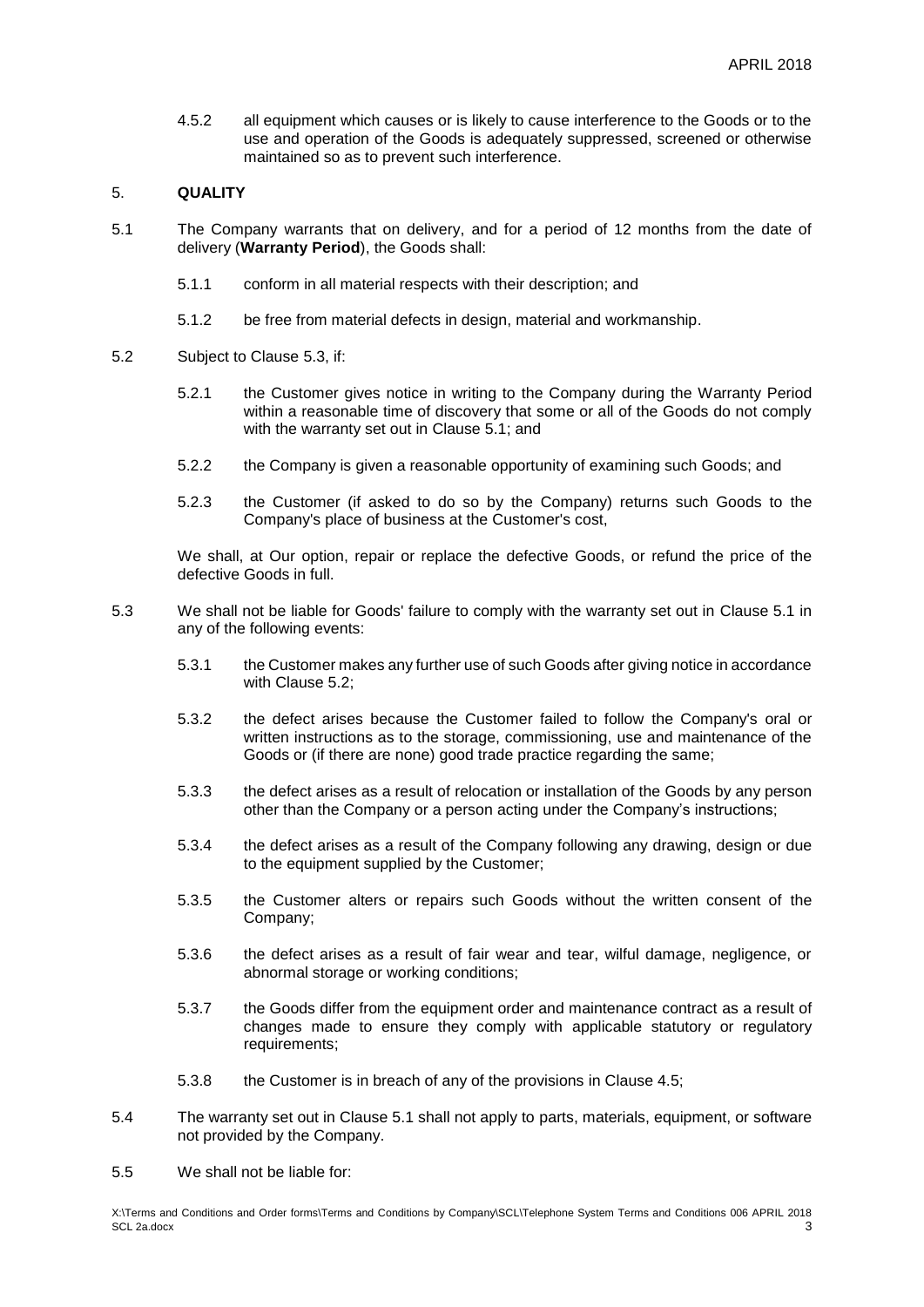- 5.5.1 ensuring call cost savings or cost savings on activation of use of the Goods via alternative network providers;
- 5.5.2 any fault or failure of the Customer's chosen network providers to meet dates for provision or moving of lines; and
- 5.5.3 changes by the Customer's chosen network provider(s).
- 5.6 Except as provided in this Clause [5,](#page-2-3) We shall have no liability to the Customer in respect of the Goods' failure to comply with the warranty set out in Clause [5.1.](#page-2-1)
- 5.7 The terms implied by sections 13 to 15 of the Sale of Goods Act 1979 are, to the fullest extent permitted by law, excluded from the Agreement.
- 5.8 These Terms shall apply to any repaired or replacement Goods supplied by the Company.

#### 6. **OWNERSHIP AND RISK**

- 6.1 Delivery of an Order shall be completed when the Company installs the Goods at the Installation Address and the Goods will be the Customer's responsibility from that time.
- 6.2 The Customer will own the goods on the later of installation of the Goods or once the Company has received payment in full for:
	- 6.2.1 the Goods; and
	- 6.2.2 all other sums which are or which become due to the Company from the Customer on any account.
- 6.3 Until ownership of the Goods has passed to the Customer under Clause 6.2, the Customer shall:
	- 6.3.1 hold the Goods on a fiduciary basis as the Company's bailee;
	- 6.3.2 store the Goods (at no cost to the Company) in satisfactory conditions and so that they remain readily identifiable as the Company's property;
	- 6.3.3 not destroy, deface or obscure any identifying mark or packaging on or relating to the Goods;
	- 6.3.4 keep the Goods insured on the Company's behalf for its full price against all risks to the Company's reasonable satisfaction, and hold the proceeds of such insurance on trust for the Company and not mix them with any other money, nor pay the proceeds into an overdrawn bank account. On request the Customer shall produce the policy of insurance to the Company.
- 6.4 The Customer shall not resell the Goods before ownership has passed to it unless the third party is notified that it does not have title to such Goods.
- 6.5 The Customer grants to the Company, its agents and employees an irrevocable licence at any time to enter any premises where the Goods are or may be stored in order to inspect them, or, where your right to possession has terminated, to recover them. All costs incurred by the Company in repossessing the Goods shall be borne by the Customer.

#### 7. **PRICE AND PAYMENT**

7.1 The price of the Goods shall be the price set out in the Order, or, if no price is quoted, the price set out in the Company's published price list in force as at the date the Company accepts the Order.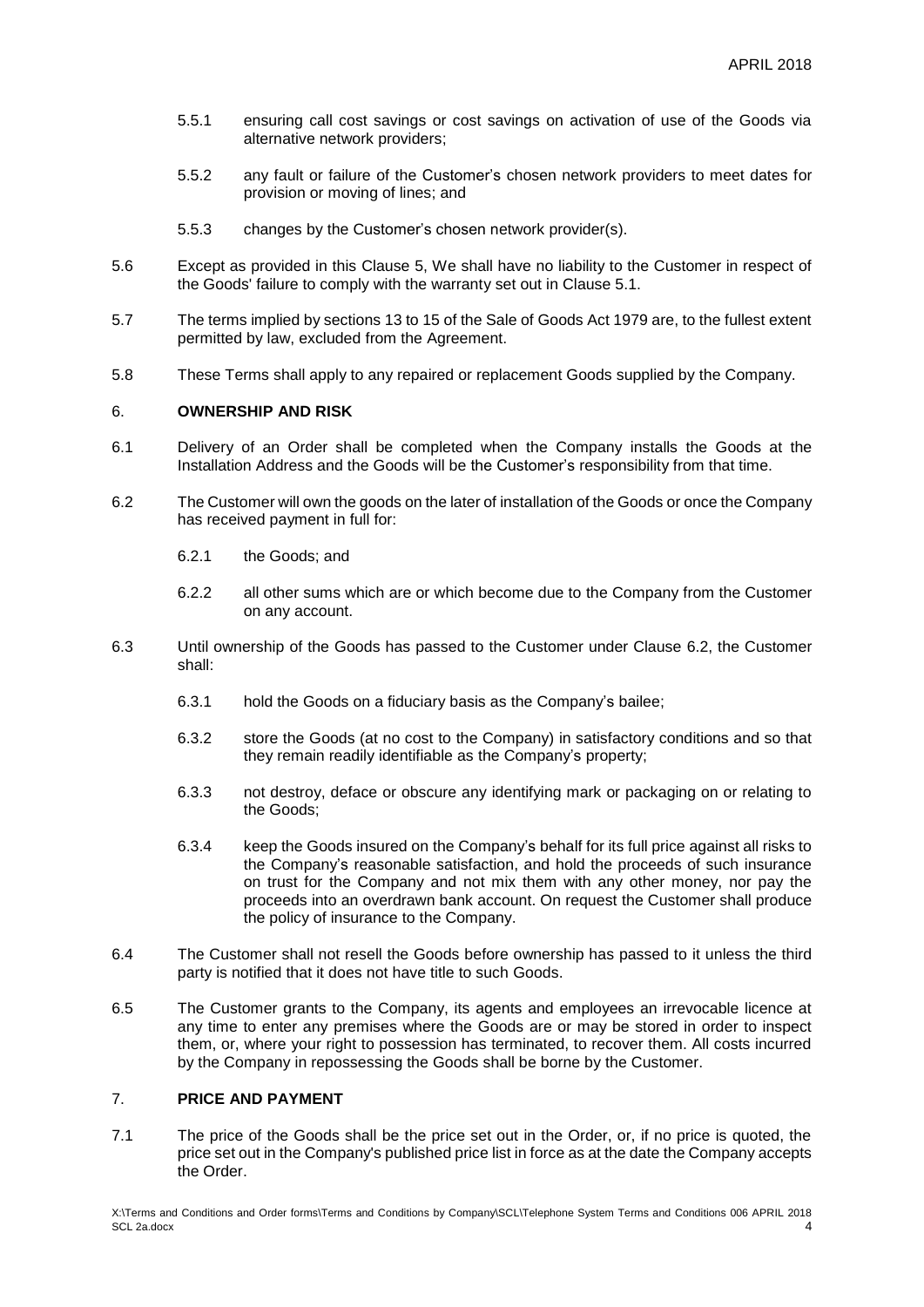- 7.2 We may, by giving notice to the Customer at any time before delivery, increase the price of the Goods to reflect any increase in the cost of the Goods that is due to:
	- 7.2.1 any factor beyond the Company's control (including foreign exchange fluctuations, increases in taxes and duties, and increases in labour, materials and other manufacturing costs);
	- 7.2.2 any request by the Customer to change the delivery date(s), quantities or types of Goods ordered; or
	- 7.2.3 any delay caused by any instructions of the Customer or failure of the Customer to give the Company adequate or accurate information or instructions.
- 7.3 The price of the Goods is exclusive of the costs and charges of packaging, insurance and transport of the Goods, which shall be invoiced to the Customer.
- 7.4 The price of the Goods is exclusive of amounts in respect of value added tax (**VAT**). The Customer shall, on receipt of a valid VAT invoice from the Company, pay to the Company such additional amounts in respect of VAT as are chargeable on the supply of the Goods.
- 7.5 We shall invoice the Client for:
	- 7.5.1 the deposit for the Goods in advance of the Goods being delivered; and
	- 7.5.2 the balance of the Order upon completion of the installation of the Goods.
- 7.6 The Customer shall pay the invoice in full and in cleared funds within 14 Working Days of the date of the invoice. Payment shall be made to the bank account nominated in writing by the Company. Time of payment is of the essence.
- 7.7 If the Customer fails to make any payment due to the Company under the Agreement by the due date for payment, then:
	- 7.7.1 We may cancel or suspend any further deliveries to the Customer;
	- 7.7.2 the Customer shall pay interest on the overdue amount at the rate of 4% per annum above the Bank of England's base rate from time to time. Such interest shall accrue on a daily basis from the due date until actual payment of the overdue amount, whether before or after judgment. The Customer shall pay the interest together with the overdue amount.
- 7.8 The Customer shall pay all amounts due under the Agreement in full without any set-off, counterclaim, deduction or withholding (except for any deduction or withholding required by law). We may at any time, without limiting any other rights or remedies it may have, set off any amount owing to it by the Customer against any amount payable by the Company to the Customer.

## 8. **TERMINATION AND SUSPENSION**

- <span id="page-4-1"></span>8.1 If the Customer becomes subject to any of the events listed in Clause [8.2,](#page-4-0) We may terminate the Agreement with immediate effect by giving written notice to the Customer.
- <span id="page-4-0"></span>8.2 For the purposes of Clause [8.1,](#page-4-1) the relevant events are:
	- 8.2.1 the Customer takes any step or action in connection with its entering administration, provisional liquidation or any composition or arrangement with its creditors (other than in relation to a solvent restructuring), being wound up (whether voluntarily or by order of the court, unless for the purpose of a solvent restructuring), having a receiver appointed to any of its assets or ceasing to carry on business;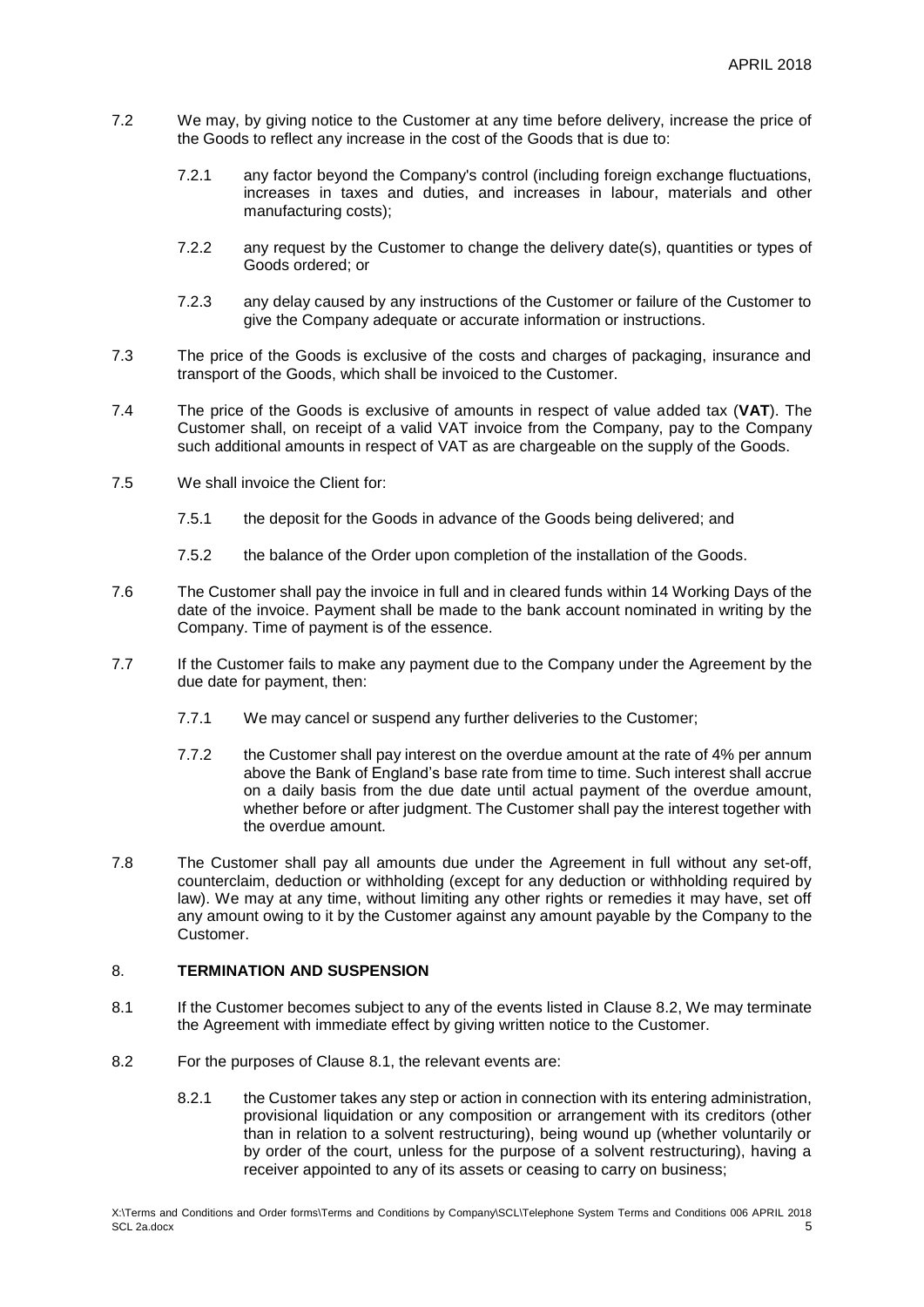- 8.2.2 the Customer suspends, or threatens to suspend, or ceases or threatens to cease to carry on all or a substantial part of its business; or
- 8.2.3 the Customer's financial position deteriorates to such an extent that in the Company's opinion the Customer's capability to adequately fulfil its obligations under the Agreement has been placed in jeopardy;
- 8.2.4 a change of Control of the Customer.
- 8.3 Without limiting Our other rights or remedies, We may suspend provision of the Goods under the Agreement or any other contract between the Customer and the Company if the Customer becomes subject to any of the events listed in Clause 8.2.1 to Clause 8.2.3, or the Company reasonably believes that the Customer is about to become subject to any of them.
- 8.4 On termination of the Agreement for any reason the Customer shall immediately pay to the Company all of the Company's outstanding unpaid invoices and interest.
- 8.5 Termination of the Agreement, however arising, shall not affect any of the parties' rights, remedies, obligations and liabilities that have accrued as at termination.
- 8.6 Clauses which expressly or by implication survive termination of the Agreement shall continue in full force and effect.

## 9. **LIMITATION OF LIABILITY: THE CUSTOMER'S ATTENTION IS PARTICULARLY DRAWN TO THIS CLAUSE**

- 9.1 This Clause 9 sets out the Company's entire liability (including any liability for acts or omissions of the Company's employees, agents or subcontractors) in respect of any breach of the Agreement and any representation, statement or tortuous act or omission arising out of or in connection with the Agreement.
- 9.2 Except as set out in these Terms, the Company provides no warranties, conditions or guarantees as to the description or quality of the Services, and all warranties, conditions or guarantees implied by or expressly incorporated as a result of custom and practice, statute, common law or otherwise are hereby expressly excluded so far as permitted by law.
- 9.3 Subject to Clause 9.5, the Company's aggregate liability in contract, tort (including negligence or breach of statutory duty), misrepresentation, restitution or otherwise, arising in connection with the performance or contemplated performance of the Agreement shall not exceed £1,000,000 (one million pounds sterling).
- 9.4 Subject to Clause 9.5, We shall not be liable to the Customer whether in tort (including for negligence or breach of statutory duty), contract, misrepresentation or otherwise the Agreement, for:
	- 9.4.1 loss of profits; or
	- 9.4.2 loss of revenue;
	- 9.4.3 loss of income or business;
	- 9.4.4 depletion or loss of goodwill, reputation or similar losses;
	- 9.4.5 loss of anticipated savings;
	- 9.4.6 loss of or corruption of data or information;
	- 9.4.7 loss of use;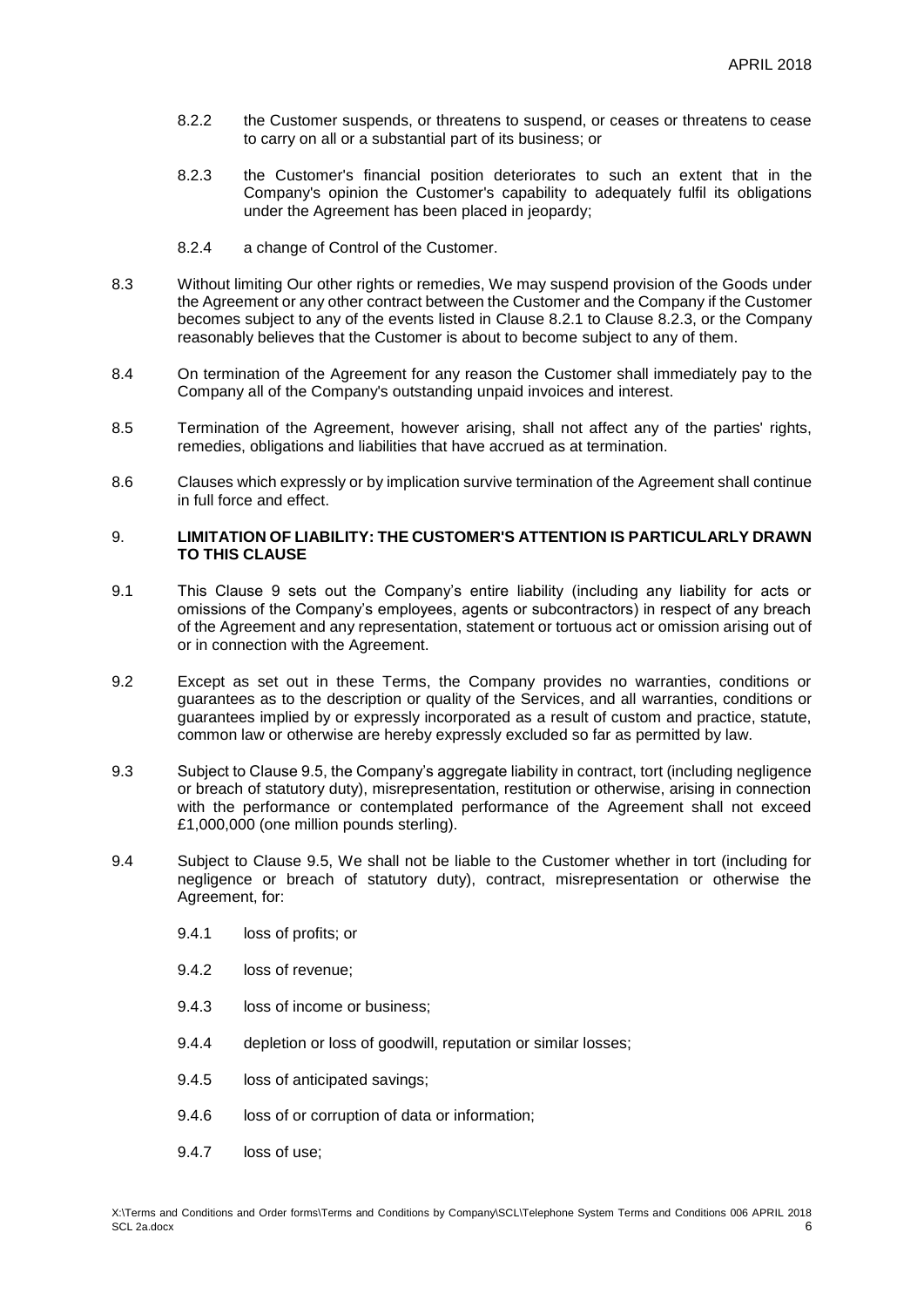- 9.4.8 loss of contract;
- 9.4.9 any indirect or consequential or special loss or damage or pure economic loss, costs, damages, charges or expenses whatsoever and howsoever caused.
- 9.5 Nothing in these Terms shall exclude or limit the liability of the Company for:
	- 9.5.1 death or personal injury resulting from the Company's negligence; or
	- 9.5.2 for fraud or fraudulent misrepresentation; or
	- 9.5.3 for any matter which it would be illegal for the Company to exclude or attempt to exclude its liability.
- 9.6 Subject to Clause 9.5, the Company shall not be liable for any direct or indirect loss or damage (whether physical, financial or otherwise) howsoever arising from the act or default of the Network Operator.
- 9.7 The provisions of this Clause 9 shall survive termination or expiry of the Agreement.

# 10. **DATA PROTECTION**

- <span id="page-6-0"></span>10.1 Both parties will comply with all applicable requirements of the Data Protection Legislation. This Clause 10 is in addition to, and does not relieve, remove or replace, a party's obligations under the Data Protection Legislation.
- 10.2 The Company's **[Privacy Notice](https://www.southern-comms.co.uk/wp-content/uploads/2018/04/GDPR-Privacy-Notice-004-MB-SCL.pdf)** sets out the scope, nature and purpose of processing by the Company, the duration of the processing and the types of personal data (where **Personal Data** has the meanings as defined in the Data Protection Legislation) and the Company collects.
- 10.3 Without prejudice to the generality of Clause [10.1,](#page-6-0) the Customer will ensure that it has all necessary appropriate consents and notices in place to enable lawful transfer of the Personal Data (as defined in the Data Protection Legislation) to the Company for the duration and purposes of the Agreement.

#### 11. **NOTICES**

- <span id="page-6-1"></span>11.1 Any notice or other communication given to a party under or in connection with the Agreement shall be in writing, addressed to that party at its registered office (if it is a company) or its principal place of business (in any other case) or such other address as that party may have specified to the other party in writing in accordance with this Clause, and shall be delivered personally, sent by pre-paid first class post or other next Working Day delivery service, commercial courier, fax or email.
- 11.2 A notice or other communication shall be deemed to have been received: if delivered personally, when left at the address referred to in Clause [11.1;](#page-6-1) if sent by pre-paid first class post or other next Working Day delivery service, at 9.00 am on the second Working Day after posting; if delivered by commercial courier, on the date and at the time that the courier's delivery receipt is signed; or, if sent by fax or email, one Working Day after transmission.

## 12. **GENERAL**

12.1 **Circumstances beyond Reasonable Control** For the purposes of the Agreement, **Force Majeure Event** means an event beyond the reasonable control of the Company including but not limited to strikes, lock-outs or other industrial disputes (whether involving the workforce of the Company or any other party), failure of a utility service or transport network, act of God, war, riot, civil commotion, malicious damage, compliance with any law or governmental order, rule, regulation or direction, accident, breakdown of plant or machinery, fire, flood, storm or default of suppliers or subcontractors.